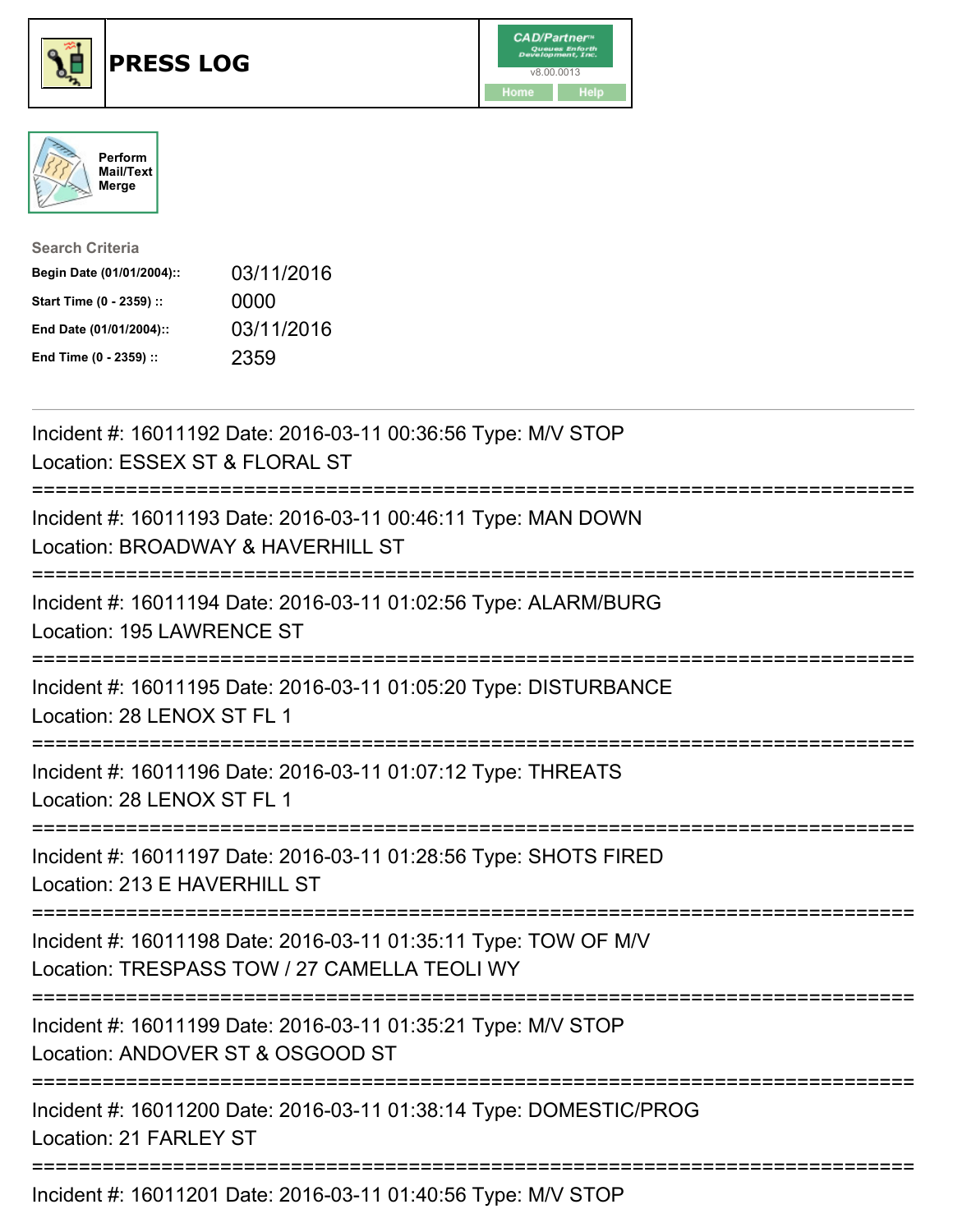| Location: E HAVERHILL ST & SARGENT ST                                                                                               |
|-------------------------------------------------------------------------------------------------------------------------------------|
| Incident #: 16011202 Date: 2016-03-11 01:48:59 Type: M/V STOP<br>Location: NEWBURY ST & ORCHARD ST<br>============================= |
| Incident #: 16011203 Date: 2016-03-11 01:49:23 Type: M/V STOP<br>Location: COMMON ST & HAMPSHIRE ST                                 |
| Incident #: 16011204 Date: 2016-03-11 01:52:17 Type: ALARMS<br>Location: 91A COMMON ST                                              |
| Incident #: 16011205 Date: 2016-03-11 01:58:46 Type: GUN CALL<br>Location: COMMON ST & HAMPSHIRE ST                                 |
| Incident #: 16011206 Date: 2016-03-11 02:06:06 Type: M/V STOP<br>Location: COMMON ST & JACKSON ST<br>=============================  |
| Incident #: 16011207 Date: 2016-03-11 02:08:16 Type: M/V STOP<br>Location: COMMON ST & UNION ST                                     |
| Incident #: 16011208 Date: 2016-03-11 02:25:17 Type: DOMESTIC/PROG<br>Location: 288 PROSPECT ST                                     |
| Incident #: 16011209 Date: 2016-03-11 02:31:38 Type: M/V STOP<br>Location: AMESBURY ST & HAVERHILL ST                               |
| Incident #: 16011210 Date: 2016-03-11 02:43:50 Type: M/V STOP<br>Location: LEBANON ST & WHITE ST                                    |
| Incident #: 16011211 Date: 2016-03-11 02:55:16 Type: DISTURBANCE<br>Location: 288 PROSPECT ST                                       |
| -----------------------<br>Incident #: 16011212 Date: 2016-03-11 02:58:20 Type: M/V STOP<br>Location: ANDOVER ST & S UNION ST       |
| Incident #: 16011213 Date: 2016-03-11 03:01:23 Type: TOW OF M/V<br>Location: TRESPASS TOW / 476 RIVERSIDE DR                        |
| Incident #: 16011214 Date: 2016-03-11 03:06:25 Type: ALARMS<br>Location: TD BANKNORTH MA / 305 S BROADWAY                           |
| Incident #: 16011215 Date: 2016-03-11 03:15:37 Type: M/V STOP                                                                       |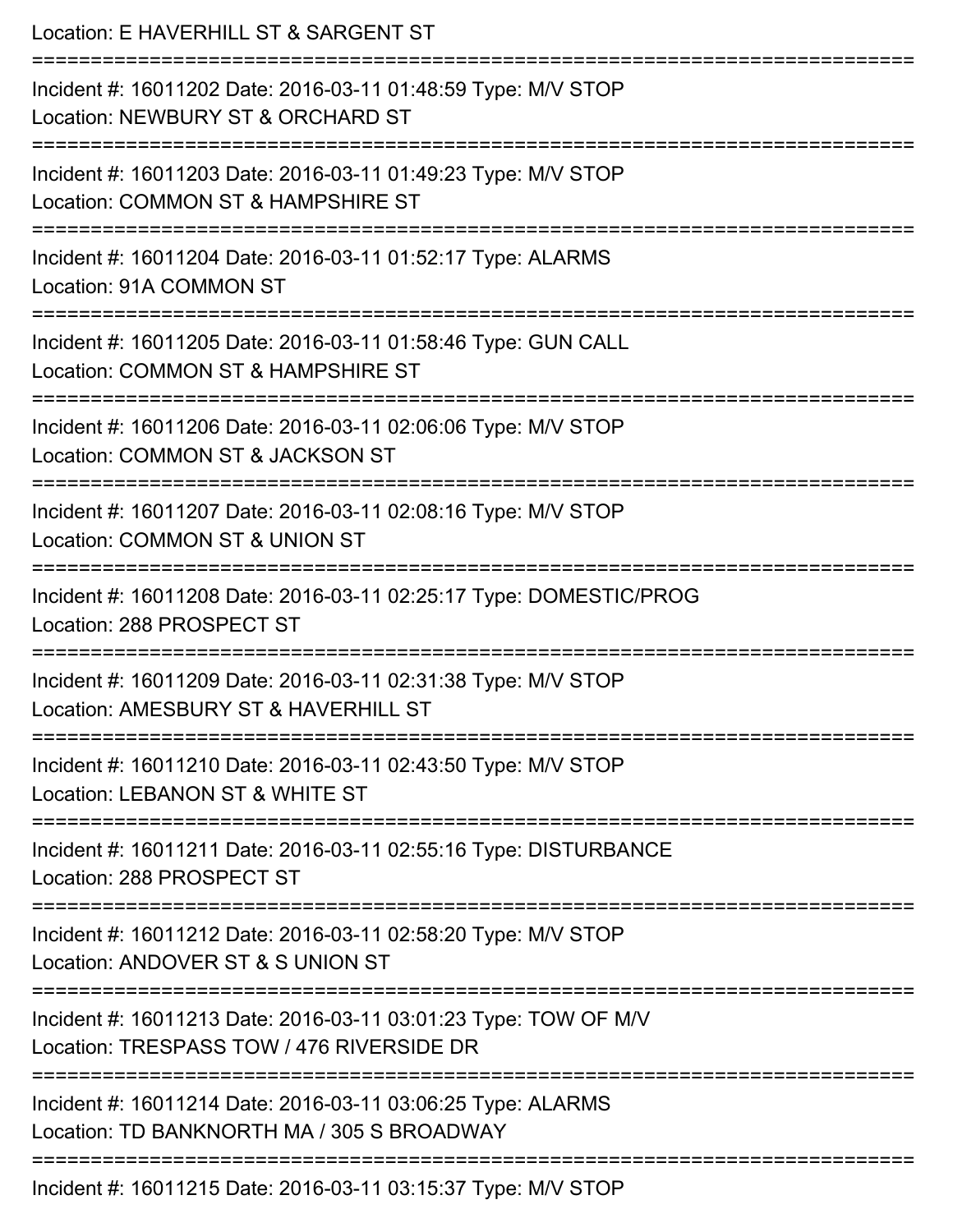| Incident #: 16011216 Date: 2016-03-11 03:28:27 Type: M/V STOP<br>Location: CROSBY ST & NEWTON ST                        |
|-------------------------------------------------------------------------------------------------------------------------|
| Incident #: 16011217 Date: 2016-03-11 03:29:11 Type: M/V STOP<br>Location: BROADWAY & TREMONT ST                        |
| Incident #: 16011218 Date: 2016-03-11 03:35:03 Type: LOUD NOISE<br>Location: 270 CANAL ST #306                          |
| Incident #: 16011219 Date: 2016-03-11 03:39:03 Type: DISTURBANCE<br>Location: 20B ALLSTON ST                            |
| Incident #: 16011220 Date: 2016-03-11 03:53:44 Type: SUS PERS/MV<br>Location: 15 WYMAN ST                               |
| Incident #: 16011221 Date: 2016-03-11 04:08:03 Type: M/V STOP<br>Location: LAWRENCE ST & LOWELL ST                      |
| Incident #: 16011222 Date: 2016-03-11 04:11:56 Type: LOUD NOISE<br>Location: 270 CANAL ST                               |
| Incident #: 16011223 Date: 2016-03-11 06:13:35 Type: LARCENY/PAST<br>Location: 56 MELVIN ST                             |
| Incident #: 16011224 Date: 2016-03-11 07:12:30 Type: ANIMAL COMPL<br>Location: HAMLET ST & JEFFERSON ST                 |
| Incident #: 16011225 Date: 2016-03-11 07:14:52 Type: ALARMS<br>Location: 134 WEST ST                                    |
| Incident #: 16011226 Date: 2016-03-11 07:26:52 Type: SUS PERS/MV<br>Location: BROADWAY & CROSS ST                       |
| Incident #: 16011227 Date: 2016-03-11 07:37:06 Type: AUTO ACC/NO PI<br>Location: HAFFNERS GAS STATION / 262 LAWRENCE ST |
| Incident #: 16011228 Date: 2016-03-11 07:42:26 Type: AUTO ACC/UNK PI<br>Location: WATER & MELROSE                       |
| ------------------------------------<br>Incident #: 16011229 Date: 2016-03-11 07:55:33 Type: ALARMS                     |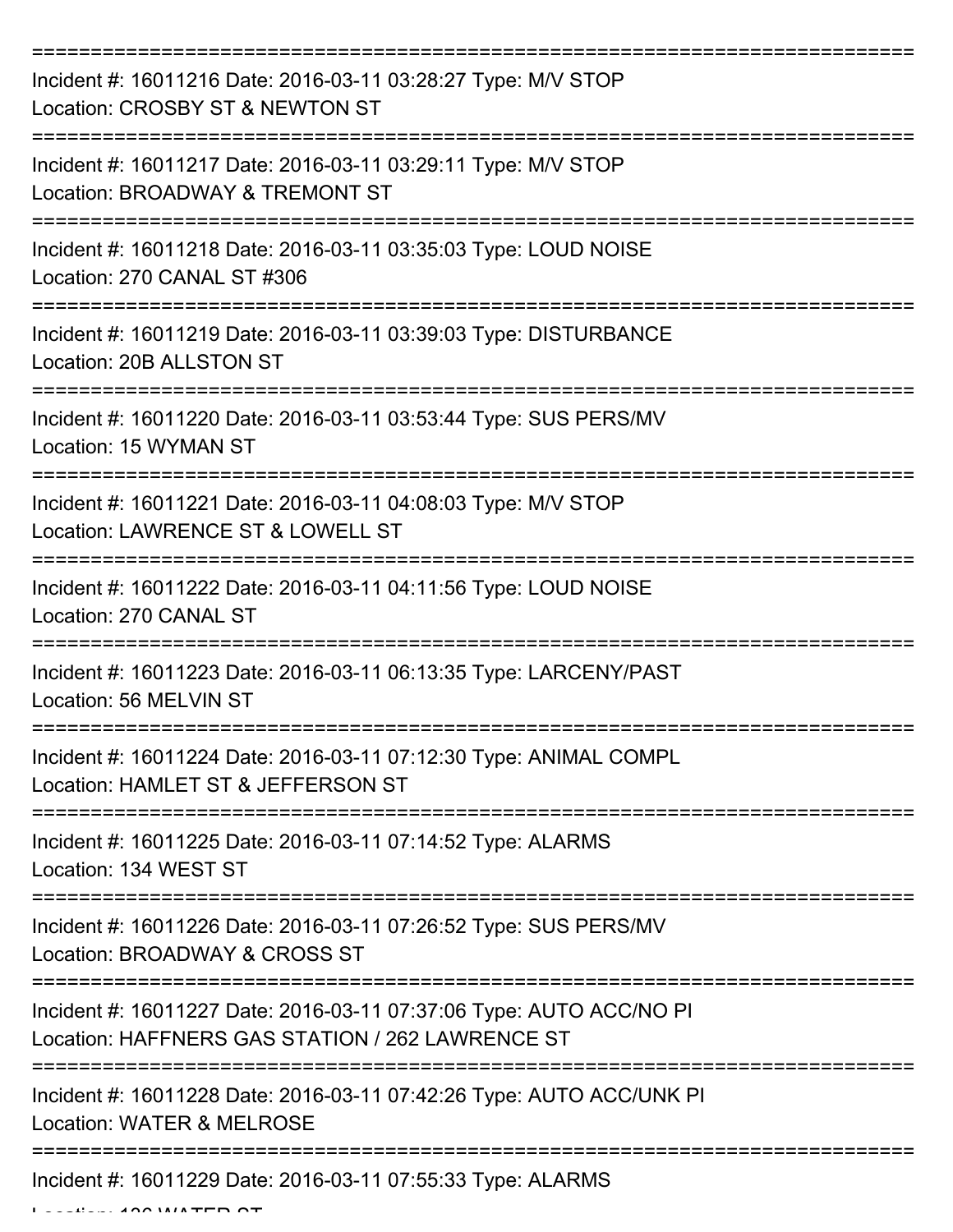| Incident #: 16011230 Date: 2016-03-11 08:02:28 Type: A&B PAST<br>Location: 2 MUSEUM SQ                           |
|------------------------------------------------------------------------------------------------------------------|
| Incident #: 16011231 Date: 2016-03-11 08:19:52 Type: LARCENY/PAST<br>Location: 600 ESSEX ST                      |
| Incident #: 16011233 Date: 2016-03-11 08:39:57 Type: HIT & RUN M/V<br>Location: MERRIMACK ST & S BROADWAY        |
| Incident #: 16011232 Date: 2016-03-11 08:43:00 Type: ASSIST FIRE<br>Location: 2 MUSEUM SQ                        |
| Incident #: 16011234 Date: 2016-03-11 09:02:21 Type: DRUG VIO<br>Location: LAWRENCE HIGH SCHOOL / 71 N PARISH RD |
| Incident #: 16011235 Date: 2016-03-11 09:06:27 Type: UNWANTEDGUEST<br>Location: HAPPY TIME / 191 PARKER ST       |
| Incident #: 16011236 Date: 2016-03-11 09:22:41 Type: CK WELL BEING<br>Location: 231 SALEM ST #B                  |
| Incident #: 16011237 Date: 2016-03-11 09:24:22 Type: DISTURBANCE<br>Location: 11 DAISY ST #1B FL 1ST             |
| Incident #: 16011238 Date: 2016-03-11 09:35:09 Type: WARRANT SERVE<br>Location: BROADWAY & LOWELL ST             |
| Incident #: 16011239 Date: 2016-03-11 09:53:32 Type: M/V STOP<br><b>Location: MYRTLE ST</b>                      |
| Incident #: 16011240 Date: 2016-03-11 10:05:20 Type: PARK & WALK<br>Location: BRADFORD ST & BROADWAY             |
| Incident #: 16011241 Date: 2016-03-11 10:05:24 Type: THREATS<br>Location: 594 HAVERHILL ST                       |
| Incident #: 16011242 Date: 2016-03-11 10:11:21 Type: INVEST CONT<br>Location: 257 ESSEX ST                       |
| Incident #: 16011243 Date: 2016-03-11 10:16:18 Type: AUTO ACC/PED                                                |

Location: 34 HAVEDHILL CT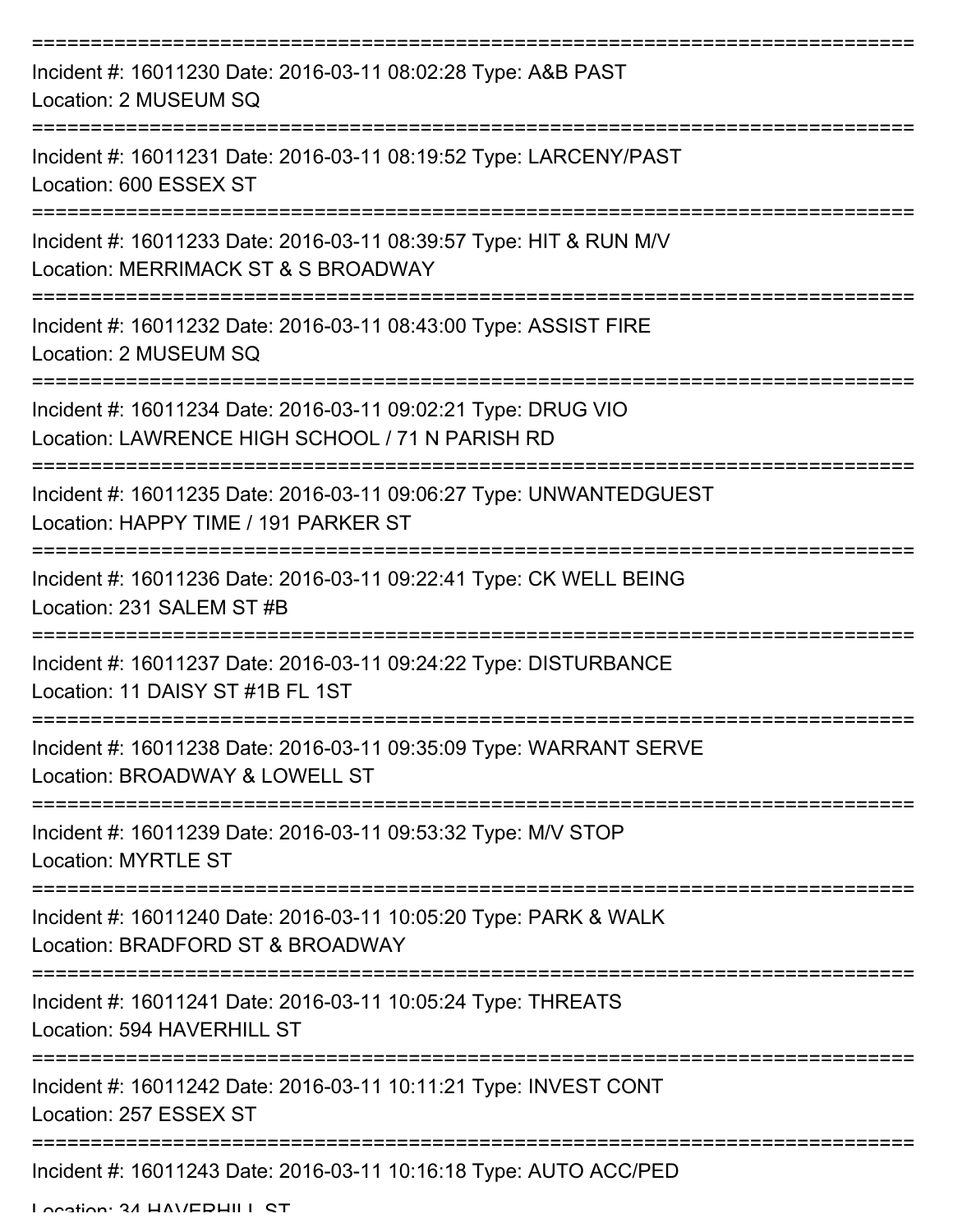| Incident #: 16011244 Date: 2016-03-11 10:16:54 Type: STOLEN PROP<br>Location: 205 HIGH ST         |
|---------------------------------------------------------------------------------------------------|
| Incident #: 16011245 Date: 2016-03-11 10:30:43 Type: M/V STOP<br>Location: 265 ESSEX ST           |
| Incident #: 16011246 Date: 2016-03-11 10:33:28 Type: SELECTIVE ENF<br>Location: OSGOOD ST         |
| Incident #: 16011247 Date: 2016-03-11 10:35:09 Type: TOW OF M/V<br>Location: 296 ESSEX ST         |
| Incident #: 16011248 Date: 2016-03-11 10:43:36 Type: M/V STOP<br>Location: LORING ST & SALEM ST   |
| Incident #: 16011249 Date: 2016-03-11 10:45:48 Type: WARRANT SERVE<br><b>Location: CANAL ST</b>   |
| Incident #: 16011250 Date: 2016-03-11 10:50:07 Type: M/V STOP<br>Location: S UNION ST & SALEM ST  |
| Incident #: 16011251 Date: 2016-03-11 10:50:37 Type: M/V STOP<br>Location: 80 SALEM ST            |
| Incident #: 16011252 Date: 2016-03-11 11:02:31 Type: M/V STOP<br>Location: 46 OSGOOD ST           |
| Incident #: 16011253 Date: 2016-03-11 11:04:17 Type: TRESPASSING<br><b>Location: 1 TREMONT ST</b> |
| Incident #: 16011254 Date: 2016-03-11 11:06:19 Type: MAN DOWN<br>Location: 202 BROADWAY           |
| Incident #: 16011255 Date: 2016-03-11 11:08:39 Type: M/V STOP<br>Location: 24 OSGOOD ST           |
| Incident #: 16011256 Date: 2016-03-11 11:09:31 Type: M/V STOP<br>Location: 273 S UNION ST         |
| Incident #: 16011257 Date: 2016-03-11 11:13:18 Type: M/V STOP<br>Location: 118 SALEM ST           |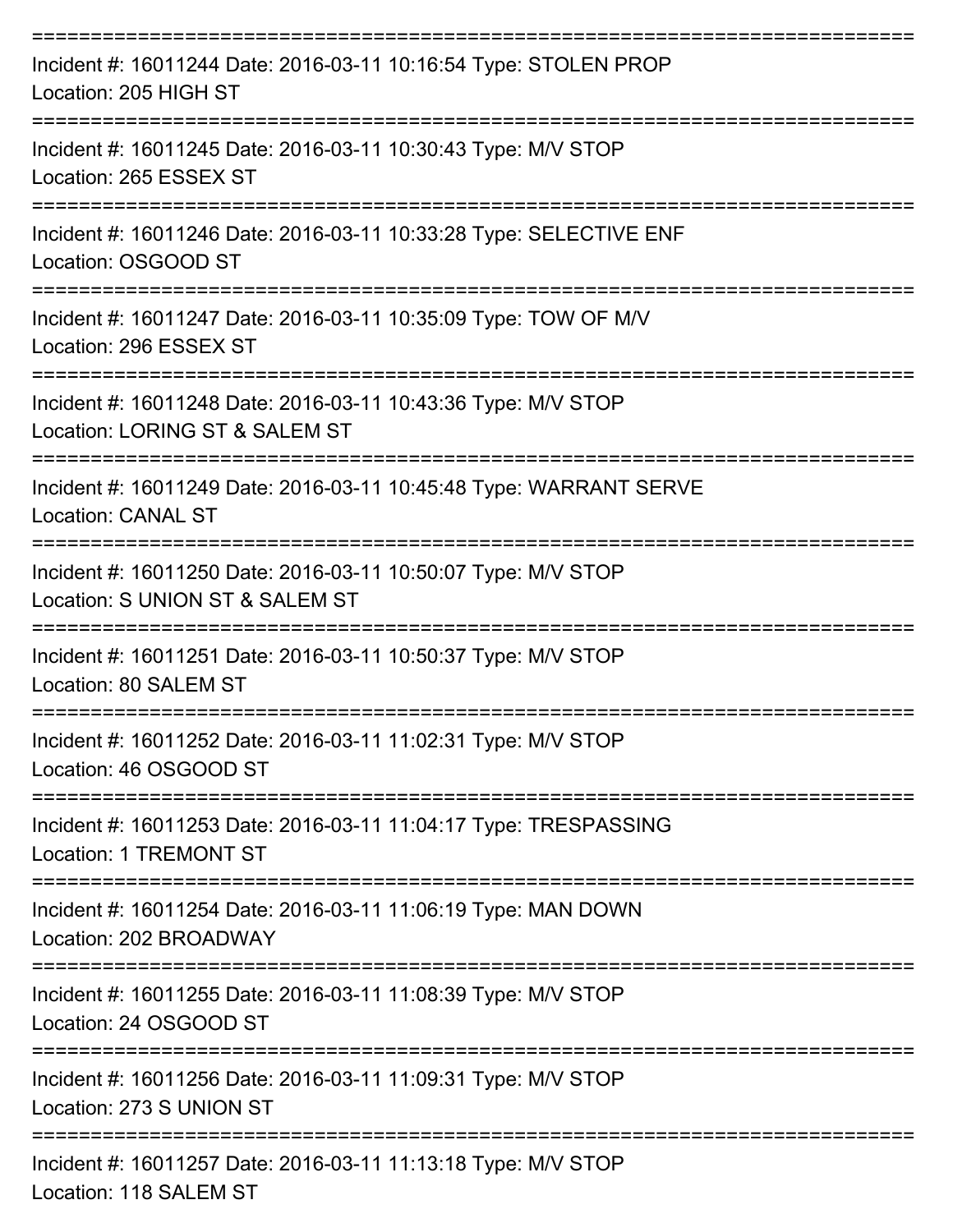| Incident #: 16011258 Date: 2016-03-11 11:14:23 Type: M/V STOP<br>Location: BOWDOIN ST & S BROADWAY                                                 |
|----------------------------------------------------------------------------------------------------------------------------------------------------|
| .=====================================<br>Incident #: 16011259 Date: 2016-03-11 11:17:15 Type: MEDIC SUPPORT<br>Location: 600 BROADWAY #425        |
| Incident #: 16011260 Date: 2016-03-11 11:28:13 Type: ALARM/BURG<br>Location: 310 HIGH ST<br>=================================                      |
| Incident #: 16011263 Date: 2016-03-11 11:28:24 Type: MAL DAMAGE<br><b>Location: 354 MERRIMACK ST</b><br>.=====================<br>---------------- |
| Incident #: 16011261 Date: 2016-03-11 11:28:41 Type: ASSSIT AMBULANC<br>Location: 233 JACKSON ST FL 1                                              |
| Incident #: 16011262 Date: 2016-03-11 11:31:08 Type: M/V STOP<br>Location: OSGOOD ST & SALEM ST                                                    |
| Incident #: 16011264 Date: 2016-03-11 11:52:02 Type: ALARM/HOLD<br>Location: EL PATIO MULTISERVICES / 159 LAWRENCE ST                              |
| Incident #: 16011265 Date: 2016-03-11 11:54:11 Type: M/V STOP<br>Location: FRANKLIN ST & HAVERHILL ST                                              |
| Incident #: 16011266 Date: 2016-03-11 11:54:41 Type: STOLEN PROP<br>Location: 160 WINTHROP AV                                                      |
| Incident #: 16011267 Date: 2016-03-11 11:58:52 Type: LOCKOUT<br>Location: 312 WATER ST                                                             |
| Incident #: 16011268 Date: 2016-03-11 12:00:01 Type: MV/BLOCKING<br>Location: HAVERHILL ST & WEST ST                                               |
| Incident #: 16011269 Date: 2016-03-11 12:03:04 Type: M/V STOP<br>Location: 149 LAWRENCE ST                                                         |
| Incident #: 16011270 Date: 2016-03-11 12:22:25 Type: COURT DOC SERVE<br>Location: 242 HAMPSHIRE ST                                                 |
| Incident #: 16011272 Date: 2016-03-11 12:29:55 Type: A&B PAST<br>Location: MCDONALDS / 50 BROADWAY                                                 |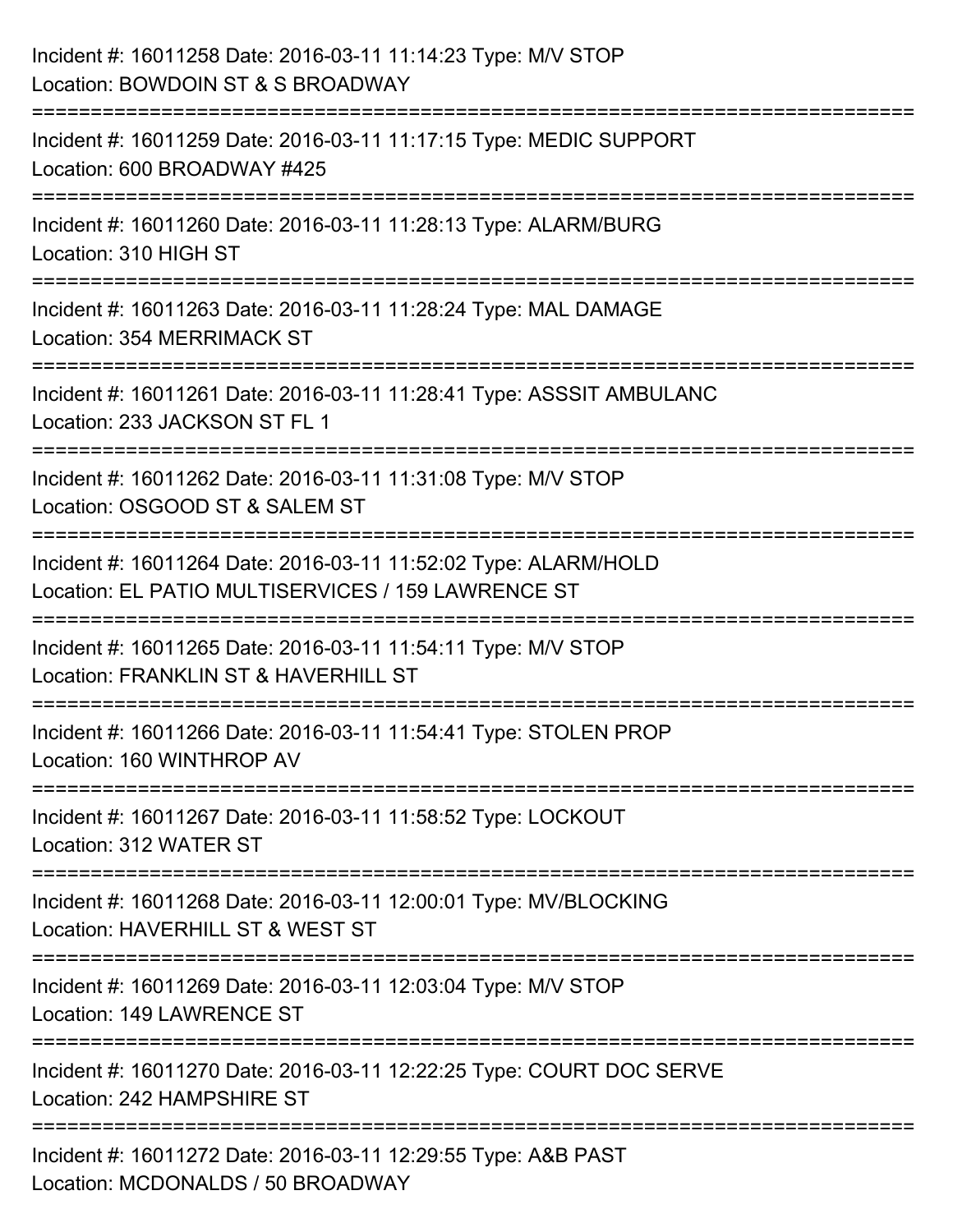| Incident #: 16011271 Date: 2016-03-11 12:30:28 Type: M/V STOP<br>Location: BRADFORD ST & BROADWAY                                                                |
|------------------------------------------------------------------------------------------------------------------------------------------------------------------|
| Incident #: 16011273 Date: 2016-03-11 12:31:17 Type: M/V STOP<br>Location: 1 GENERAL ST                                                                          |
| Incident #: 16011274 Date: 2016-03-11 12:42:40 Type: M/V STOP<br>Location: HAMPSHIRE ST & HAVERHILL ST<br>:=======================                               |
| Incident #: 16011275 Date: 2016-03-11 12:51:55 Type: MEDIC SUPPORT<br>Location: 40 JAMAICA ST                                                                    |
| Incident #: 16011276 Date: 2016-03-11 13:03:46 Type: SHOPLIFTING<br>Location: 73 WINTHROP AV                                                                     |
| Incident #: 16011277 Date: 2016-03-11 13:14:37 Type: AUTO ACC/NO PI<br>Location: HAVERHILL ST & WHITE ST                                                         |
| Incident #: 16011278 Date: 2016-03-11 13:27:01 Type: M/V STOP<br>Location: BROADWAY & TREMONT ST                                                                 |
| Incident #: 16011279 Date: 2016-03-11 13:32:39 Type: M/V STOP<br>Location: METHUEN ST & MILL ST                                                                  |
| Incident #: 16011280 Date: 2016-03-11 13:38:41 Type: DK (DRUNK)<br>Location: HAMPSHIRE ST & HAVERHILL ST                                                         |
| Incident #: 16011281 Date: 2016-03-11 13:44:41 Type: M/V STOP<br>Location: 14 OSGOOD ST<br>====================================<br>============================= |
| Incident #: 16011282 Date: 2016-03-11 13:49:10 Type: M/V STOP<br>Location: 18 LORING ST                                                                          |
| Incident #: 16011283 Date: 2016-03-11 13:57:30 Type: AUTO ACC/NO PI<br>Location: 199 LAWRENCE ST                                                                 |
| Incident #: 16011285 Date: 2016-03-11 14:01:51 Type: A&B PAST<br>Location: ARLINGTON SCHOOL / 150 ARLINGTON ST                                                   |
| Incident #: 16011284 Date: 2016-03-11 14:03:38 Type: DEATH SUDDEN<br>Location: 312 WATER ST #29                                                                  |

===========================================================================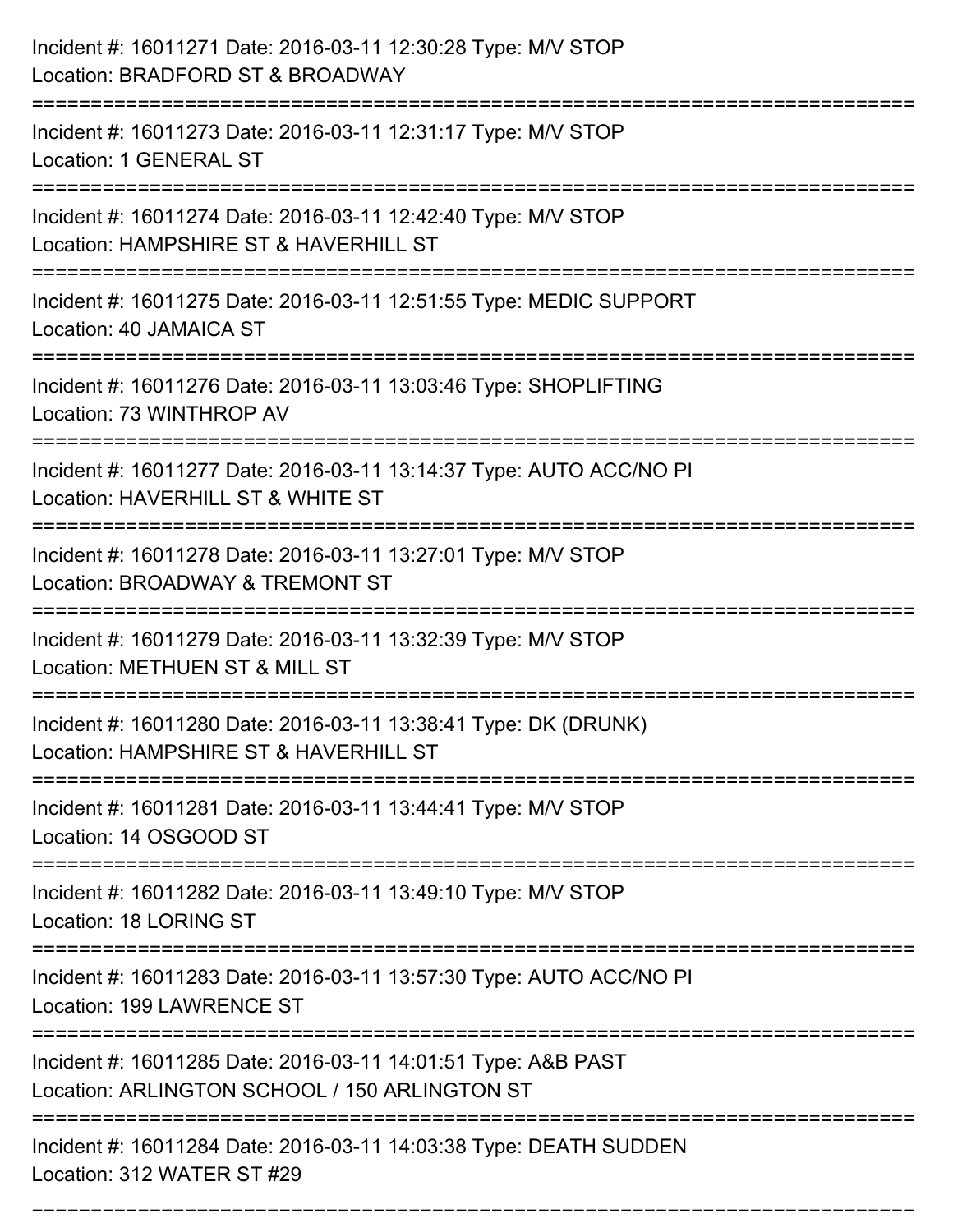| Incident #: 16011286 Date: 2016-03-11 14:05:51 Type: M/V STOP<br>Location: DAISY ST & HOLLY ST<br>===================================== |
|-----------------------------------------------------------------------------------------------------------------------------------------|
| Incident #: 16011287 Date: 2016-03-11 14:08:55 Type: M/V STOP<br>Location: NEW BALANCE ATHLETIC SHOE CORP / 5 S UNION ST                |
| Incident #: 16011288 Date: 2016-03-11 14:12:39 Type: SUICIDE ATTEMPT<br>Location: 4 BEACON AV                                           |
| Incident #: 16011289 Date: 2016-03-11 14:16:22 Type: M/V STOP<br>Location: CHARDON ST & CEDAR ST                                        |
| Incident #: 16011290 Date: 2016-03-11 14:20:20 Type: INVESTIGATION<br>Location: COADY'S TOWING SERVICE / 139 MARSTON ST                 |
| Incident #: 16011291 Date: 2016-03-11 14:21:29 Type: M/V STOP<br>Location: COMMON ST & UNION ST                                         |
| Incident #: 16011292 Date: 2016-03-11 14:23:51 Type: M/V STOP<br>Location: 24 S BROADWAY                                                |
| Incident #: 16011293 Date: 2016-03-11 14:27:54 Type: TRESPASSING<br>Location: 279 HOWARD ST                                             |
| Incident #: 16011294 Date: 2016-03-11 14:37:52 Type: COURT DOC SERVE<br><b>Location: CENTRAL BRIDGE</b>                                 |
| Incident #: 16011295 Date: 2016-03-11 14:47:43 Type: B&E/PAST<br>Location: 53 EVERETT ST                                                |
| Incident #: 16011296 Date: 2016-03-11 14:54:48 Type: TRESPASSING<br>Location: 233 JACKSON ST                                            |
| Incident #: 16011297 Date: 2016-03-11 15:06:08 Type: DISTURBANCE<br>Location: N PARISH RD & OSGOOD ST                                   |
| Incident #: 16011298 Date: 2016-03-11 15:07:58 Type: SUS PERS/MV<br>Location: FRANKLIN ST & HAVERHILL ST                                |
| Incident #: 16011299 Date: 2016-03-11 15:13:48 Type: M/V STOP<br>Location: FRANKLIN ST & LOWELL ST                                      |
|                                                                                                                                         |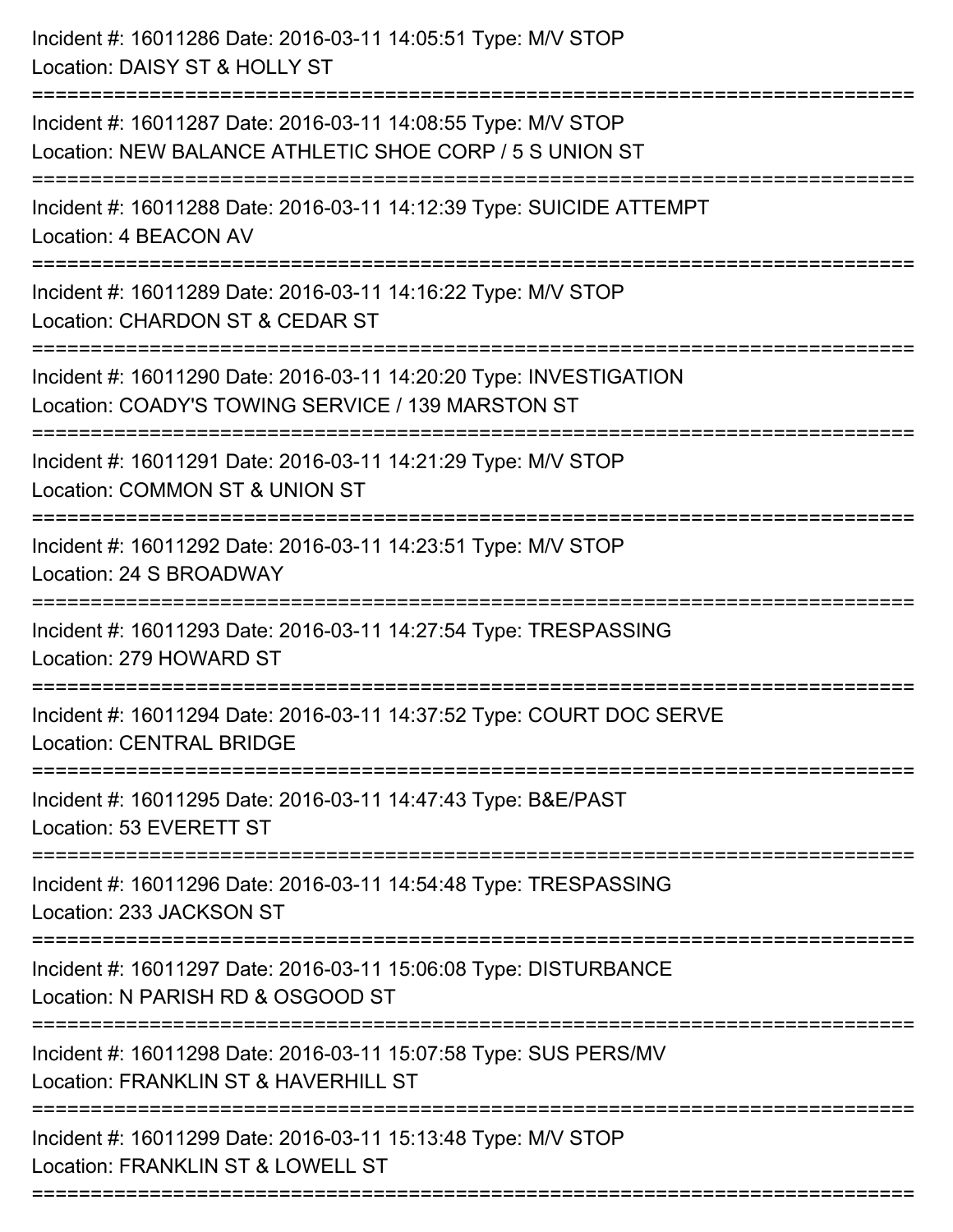| Location: E HAVERHILL ST & HOFFMAN AV                                                                                                      |
|--------------------------------------------------------------------------------------------------------------------------------------------|
| Incident #: 16011301 Date: 2016-03-11 15:22:25 Type: AUTO ACC/UNK PI<br>Location: 44 BENNINGTON ST                                         |
| Incident #: 16011302 Date: 2016-03-11 15:28:48 Type: DISTURBANCE<br>Location: 40 E LAUREL ST                                               |
| Incident #: 16011303 Date: 2016-03-11 15:41:17 Type: M/V STOP<br>Location: ESSEX ST & GALE ST                                              |
| Incident #: 16011304 Date: 2016-03-11 15:46:43 Type: DISTURBANCE<br>Location: 59 W LAUREL ST                                               |
| Incident #: 16011305 Date: 2016-03-11 15:54:29 Type: MAL DAMAGE<br>Location: 21 HOBSON ST<br>---------------------                         |
| Incident #: 16011306 Date: 2016-03-11 15:59:54 Type: AUTO ACC/NO PI<br>Location: WALGREENS / 220 S BROADWAY<br>=========================== |
| Incident #: 16011307 Date: 2016-03-11 16:09:17 Type: A&B PAST<br>Location: 1 GENERAL ST                                                    |
| Incident #: 16011308 Date: 2016-03-11 16:18:11 Type: ALARM/BURG<br>Location: 22 CRESTSHIRE DR                                              |
| Incident #: 16011310 Date: 2016-03-11 16:21:44 Type: ALARM/BURG<br>Location: ELITE LOUNGE / 336 COMMON ST                                  |
| Incident #: 16011309 Date: 2016-03-11 16:21:57 Type: HIT & RUN M/V<br>Location: 97 WILLIAM ST                                              |
| Incident #: 16011311 Date: 2016-03-11 16:25:40 Type: DISTURBANCE<br>Location: 198 LAWRENCE ST                                              |
| Incident #: 16011312 Date: 2016-03-11 16:40:00 Type: NOISE ORD<br>Location: HAFFNER'S GAS STATION / 69 PARKER ST                           |
| Incident #: 16011313 Date: 2016-03-11 16:51:11 Type: MEDIC SUPPORT<br>Location: 14 JACKSON ST                                              |

Incident #: 16011314 Date: 2016 03 11 17:01:54 Type: GENERAL SERVICE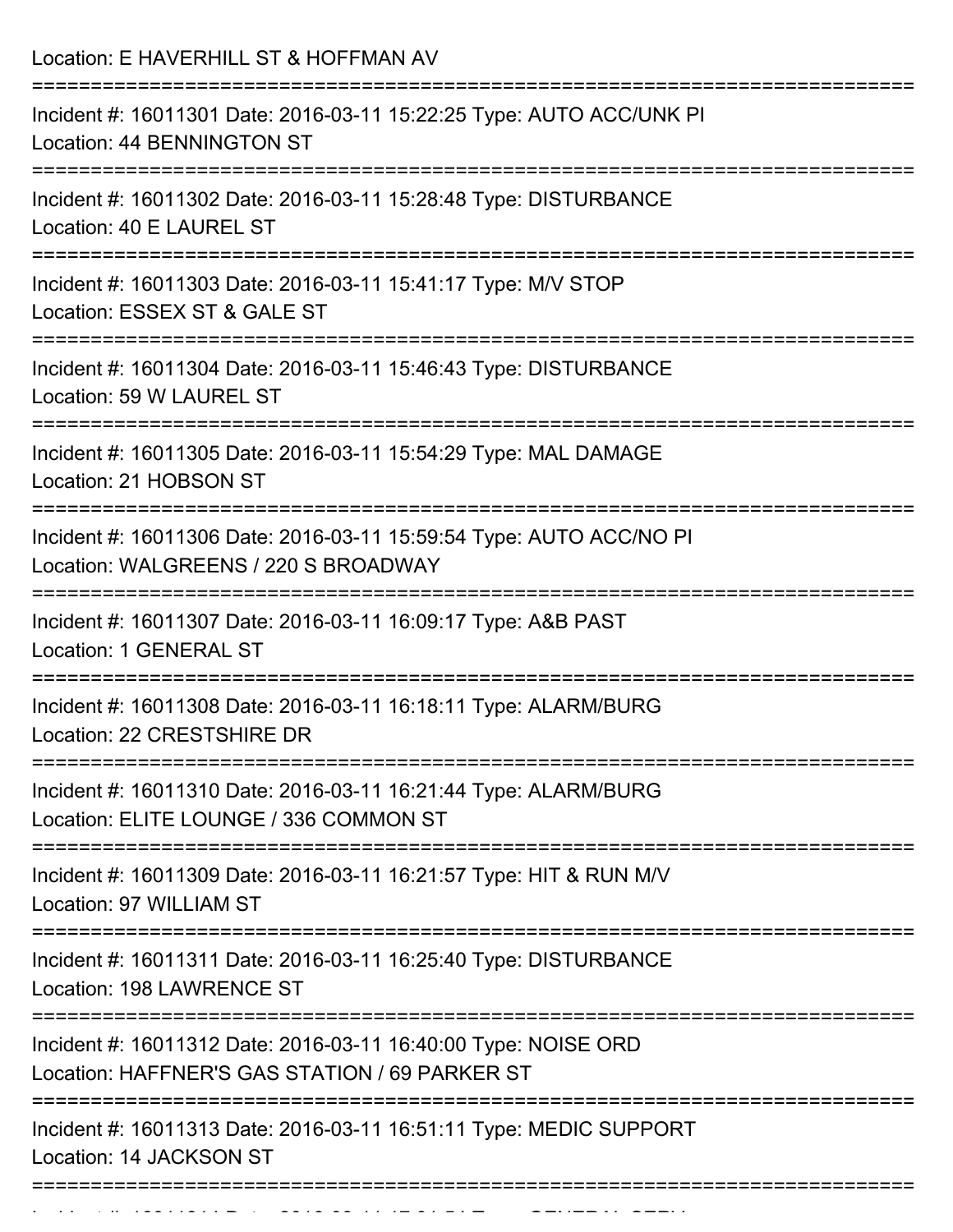Location: 17 FRONT ST

| Incident #: 16011315 Date: 2016-03-11 17:11:02 Type: INVEST CONT<br>Location: 90 LOWELL ST                        |
|-------------------------------------------------------------------------------------------------------------------|
| Incident #: 16011316 Date: 2016-03-11 17:31:29 Type: M/V STOP<br>Location: MERRIMACK ST & PARKER ST               |
| Incident #: 16011317 Date: 2016-03-11 17:37:17 Type: M/V STOP<br>Location: 65 PLEASANT ST                         |
| Incident #: 16011318 Date: 2016-03-11 17:41:56 Type: M/V STOP<br>Location: ALLSTON ST & HIGH ST                   |
| Incident #: 16011319 Date: 2016-03-11 17:48:22 Type: M/V STOP<br>Location: 85 MANCHESTER ST                       |
| Incident #: 16011320 Date: 2016-03-11 17:48:44 Type: 911 HANG UP<br>Location: 6 SHAWSHEEN RD #RD                  |
| Incident #: 16011321 Date: 2016-03-11 17:52:23 Type: M/V STOP<br>Location: 85 MANCHESTER ST                       |
| Incident #: 16011322 Date: 2016-03-11 18:09:42 Type: MEDIC SUPPORT<br>Location: MCDONALDS / 50 BROADWAY           |
| Incident #: 16011323 Date: 2016-03-11 18:11:54 Type: GENERAL SERV<br>Location: 700 ESSEX ST<br>================== |
| Incident #: 16011324 Date: 2016-03-11 18:14:53 Type: DISORDERLY<br>Location: BUCKLEY GARAGE / null                |
| Incident #: 16011325 Date: 2016-03-11 18:16:01 Type: M/V STOP<br>Location: 383 HAVERHILL ST                       |
| Incident #: 16011326 Date: 2016-03-11 18:23:39 Type: M/V STOP<br>Location: AMESBURY ST & HAVERHILL ST             |
| Incident #: 16011327 Date: 2016-03-11 18:25:41 Type: M/V STOP<br>Location: 425 MARKET ST                          |
|                                                                                                                   |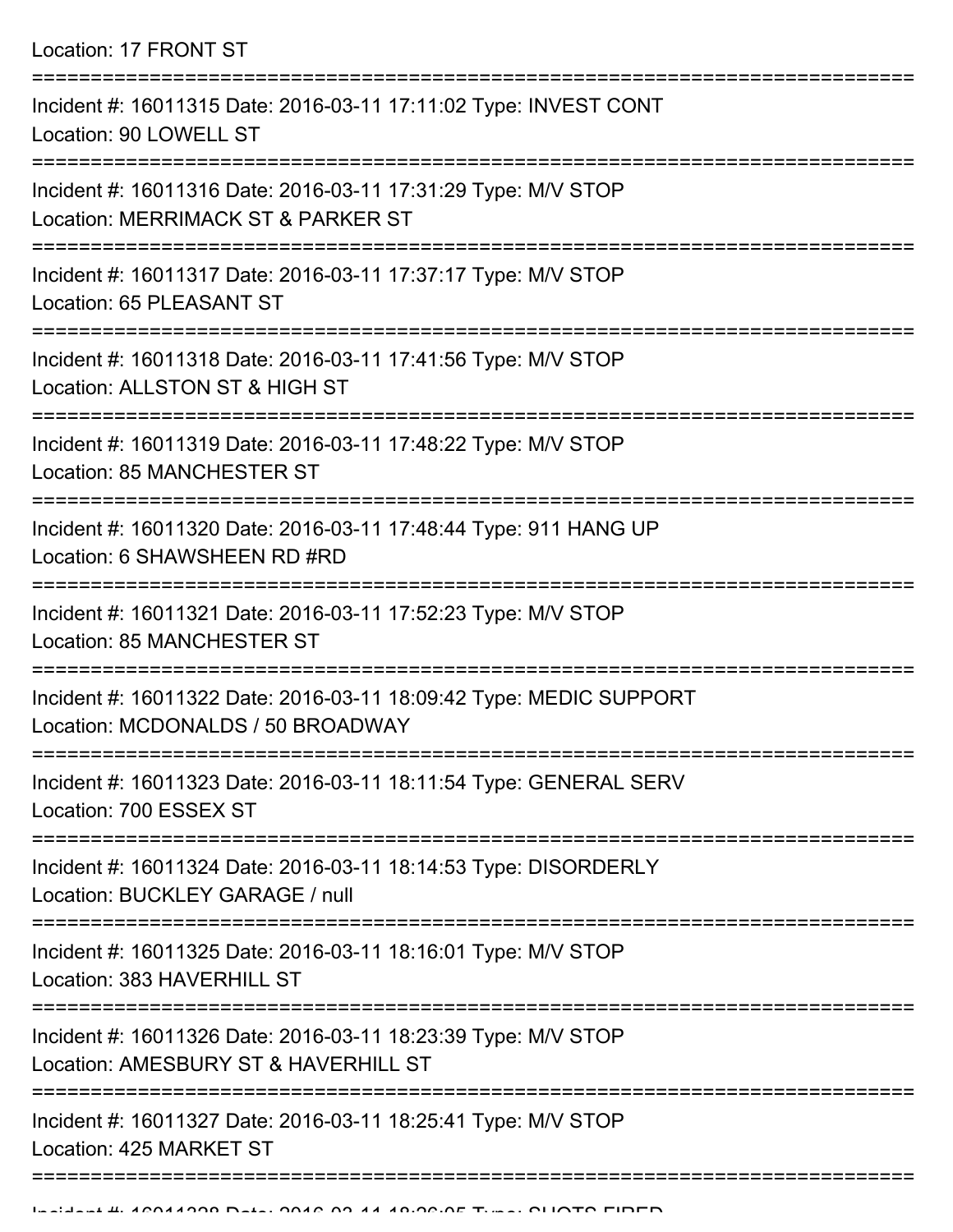| Location: FREEMAN CT & MELROSE ST                                                                                                   |
|-------------------------------------------------------------------------------------------------------------------------------------|
| Incident #: 16011330 Date: 2016-03-11 18:27:36 Type: HIT & RUN M/V<br>Location: 603 S UNION ST                                      |
| Incident #: 16011329 Date: 2016-03-11 18:27:50 Type: SUS PERS/MV<br>Location: 425 MARKET ST                                         |
| Incident #: 16011331 Date: 2016-03-11 18:30:28 Type: SPECIAL CHECK<br>Location: 1 GENERAL ST<br>:================================== |
| Incident #: 16011332 Date: 2016-03-11 18:37:39 Type: MEDIC SUPPORT<br>Location: MARKET BASKET / 700 ESSEX ST                        |
| Incident #: 16011333 Date: 2016-03-11 18:41:35 Type: M/V STOP<br>Location: 18 MELROSE ST                                            |
| Incident #: 16011334 Date: 2016-03-11 18:46:37 Type: ASSSIT AMBULANC<br>Location: 263 PARK ST #3                                    |
| Incident #: 16011335 Date: 2016-03-11 18:51:11 Type: DOMESTIC/PROG<br>Location: 194 LAWRENCE ST FL 1                                |
| Incident #: 16011336 Date: 2016-03-11 18:53:58 Type: M/V STOP<br>Location: LOWELL ST & MORTON ST                                    |
| Incident #: 16011337 Date: 2016-03-11 18:54:40 Type: M/V STOP<br>Location: CRAWFORD ST & EXETER ST                                  |
| Incident #: 16011338 Date: 2016-03-11 18:57:06 Type: 911 HANG UP<br>Location: 35 COMMON ST #327                                     |
| Incident #: 16011339 Date: 2016-03-11 19:07:09 Type: B&E/PAST<br>Location: 57 EVERETT ST                                            |
| ===================<br>Incident #: 16011340 Date: 2016-03-11 19:08:08 Type: M/V STOP<br>Location: HAMPSHIRE ST & PARK ST            |
| Incident #: 16011341 Date: 2016-03-11 19:08:27 Type: M/V STOP<br>Location: N PARISH RD & OSGOOD ST                                  |
| Incident #: 16011342 Date: 2016-03-11 19:09:31 Type: KEEP PEACE                                                                     |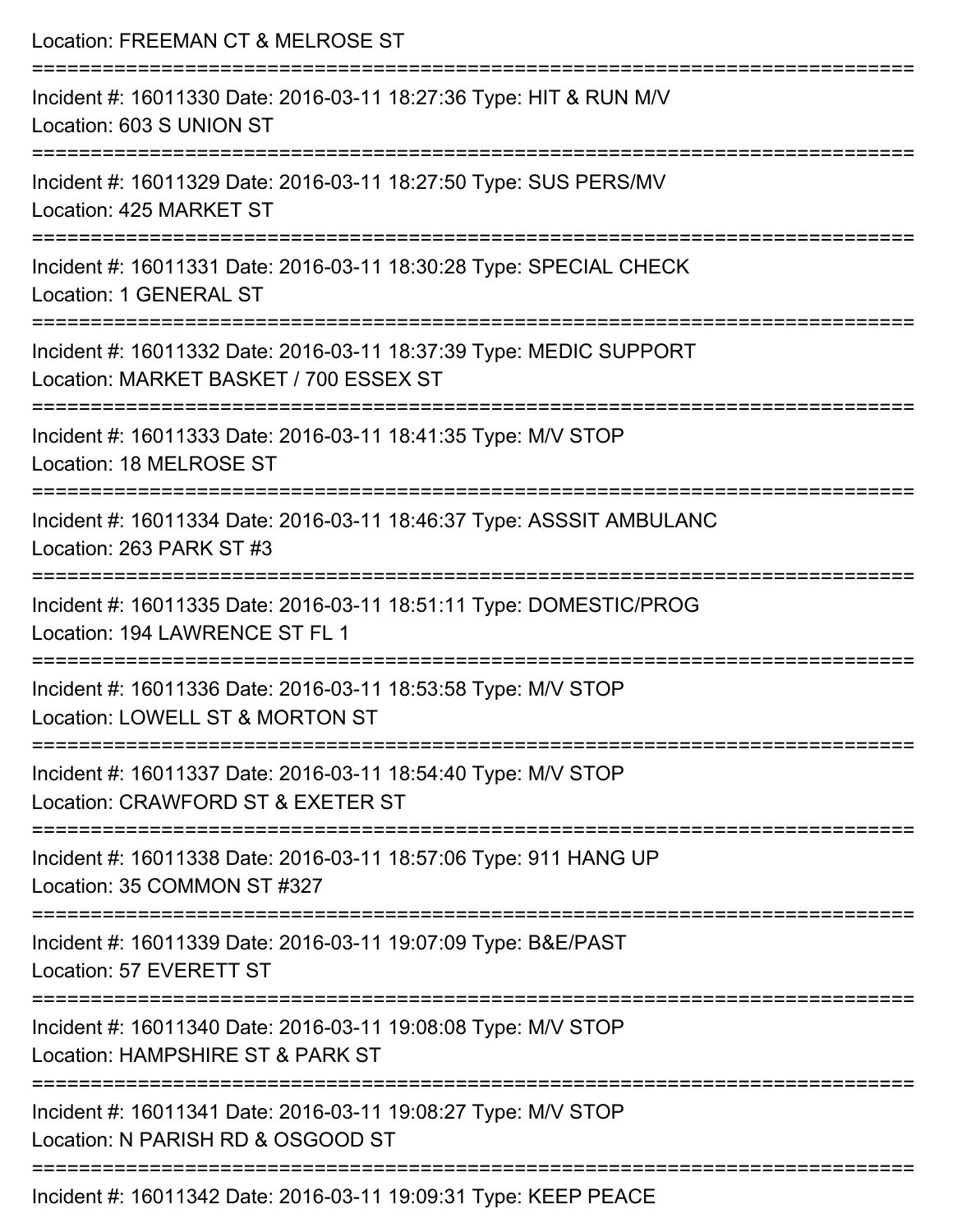| Incident #: 16011343 Date: 2016-03-11 19:23:49 Type: MV/BLOCKING<br>Location: 105 SHAWSHEEN RD                                      |
|-------------------------------------------------------------------------------------------------------------------------------------|
| Incident #: 16011344 Date: 2016-03-11 19:31:04 Type: TRESPASSING<br>Location: 233 JACKSON ST #9 FL 2                                |
| Incident #: 16011345 Date: 2016-03-11 19:34:31 Type: ALARM/BURG<br>Location: MATIAS RESIDENCE / 8 SALEM ST #A<br>================== |
| Incident #: 16011346 Date: 2016-03-11 19:37:36 Type: ALARM/BURG<br>Location: 30 E PLATT ST                                          |
| ==========================<br>Incident #: 16011347 Date: 2016-03-11 20:04:06 Type: M/V STOP<br>Location: KENT ST & S UNION ST       |
| Incident #: 16011348 Date: 2016-03-11 20:10:58 Type: MEDIC SUPPORT<br>Location: CVS / 266 BROADWAY                                  |
| Incident #: 16011349 Date: 2016-03-11 20:27:18 Type: DOMESTIC/PROG<br>Location: 210 MERRIMACK ST FL 3                               |
| Incident #: 16011350 Date: 2016-03-11 21:01:32 Type: UNWANTEDGUEST<br>Location: 162 ABBOTT ST #1                                    |
| Incident #: 16011351 Date: 2016-03-11 21:10:25 Type: DOMESTIC/PROG<br>Location: 101 EXCHANGE ST #3                                  |
| Incident #: 16011352 Date: 2016-03-11 21:27:00 Type: M/V STOP<br>Location: PARKER ST & SALEM ST                                     |
| Incident #: 16011353 Date: 2016-03-11 21:31:24 Type: GENERAL SERV<br>Location: HAMPSHIRE ST & HAVERHILL ST                          |
| Incident #: 16011354 Date: 2016-03-11 21:58:34 Type: CK WELL BEING<br>Location: 212 PARK ST                                         |
| Incident #: 16011355 Date: 2016-03-11 22:00:21 Type: MAL DAMAGE<br>Location: JACKSON ST & AVON ST                                   |
| Incident #: 16011356 Date: 2016-03-11 22:14:44 Type: M/V STOP                                                                       |